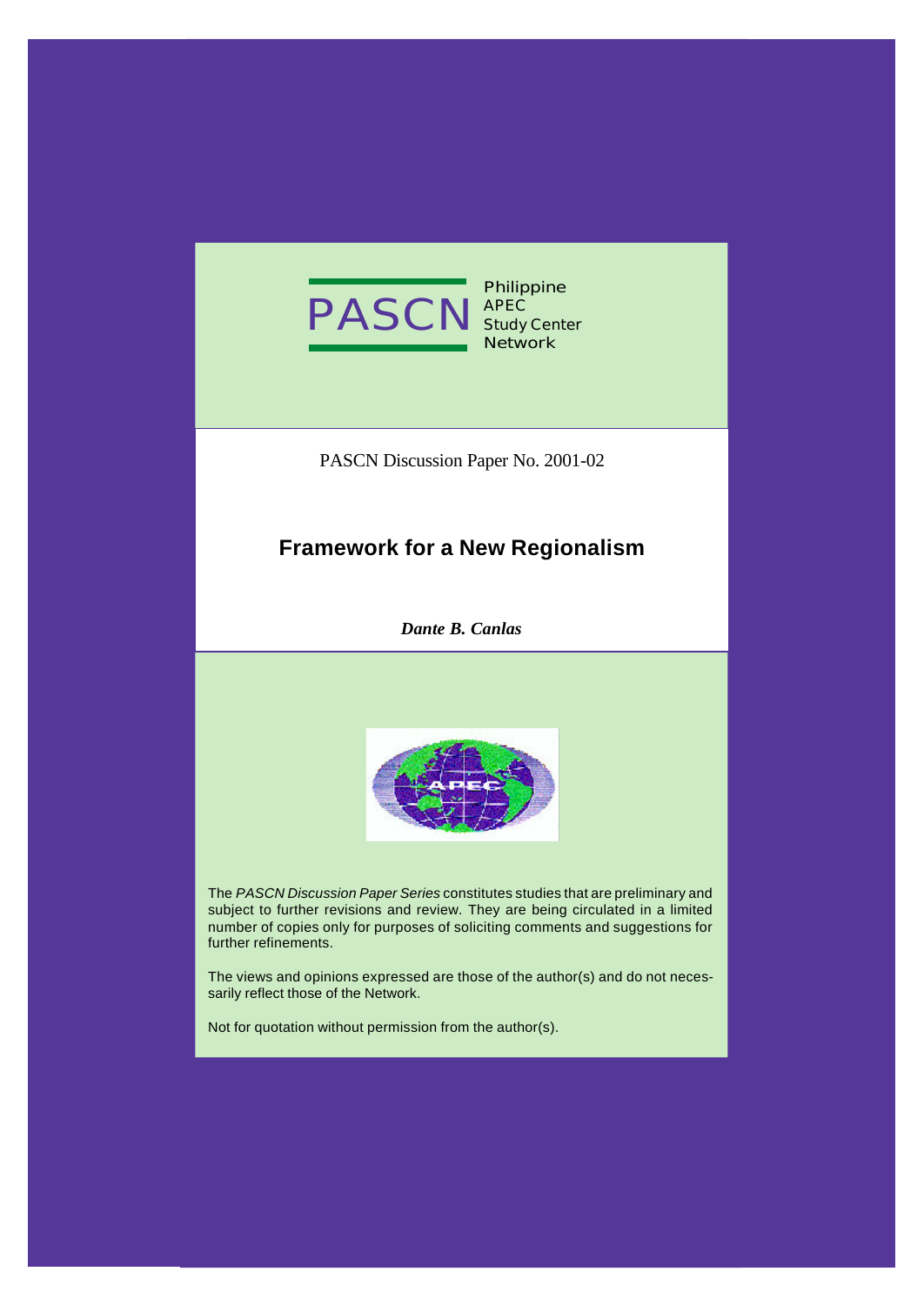

**PHILIPPINE** S TUDY C ENTER **NETWORK** 

PASCN Discussion Paper No. 2001-02

# **Framework for a New Regionalism**

## *Dante B. Canlas*

University of the Philippines

September 2001

The *PASCN Discussion Paper Series* constitutes studies that are preliminary and subject to further revisions and review. They are being circulated in a limited number of copies only for purposes of soliciting comments and suggestions for further refinements.

The views and opinions expressed are those of the author(s) and do not necessarily reflect those of the Network.

Not for quotation without permission from the author(s).

For comments, suggestions or further inquiries, please contact:

**The PASCN Secretariat** Philippine Institute for Development Studies NEDA sa Makati Building, 106 Amorsolo Street Legaspi Village, Makati City, Philippines Tel. Nos. 893-9588 and 892-5817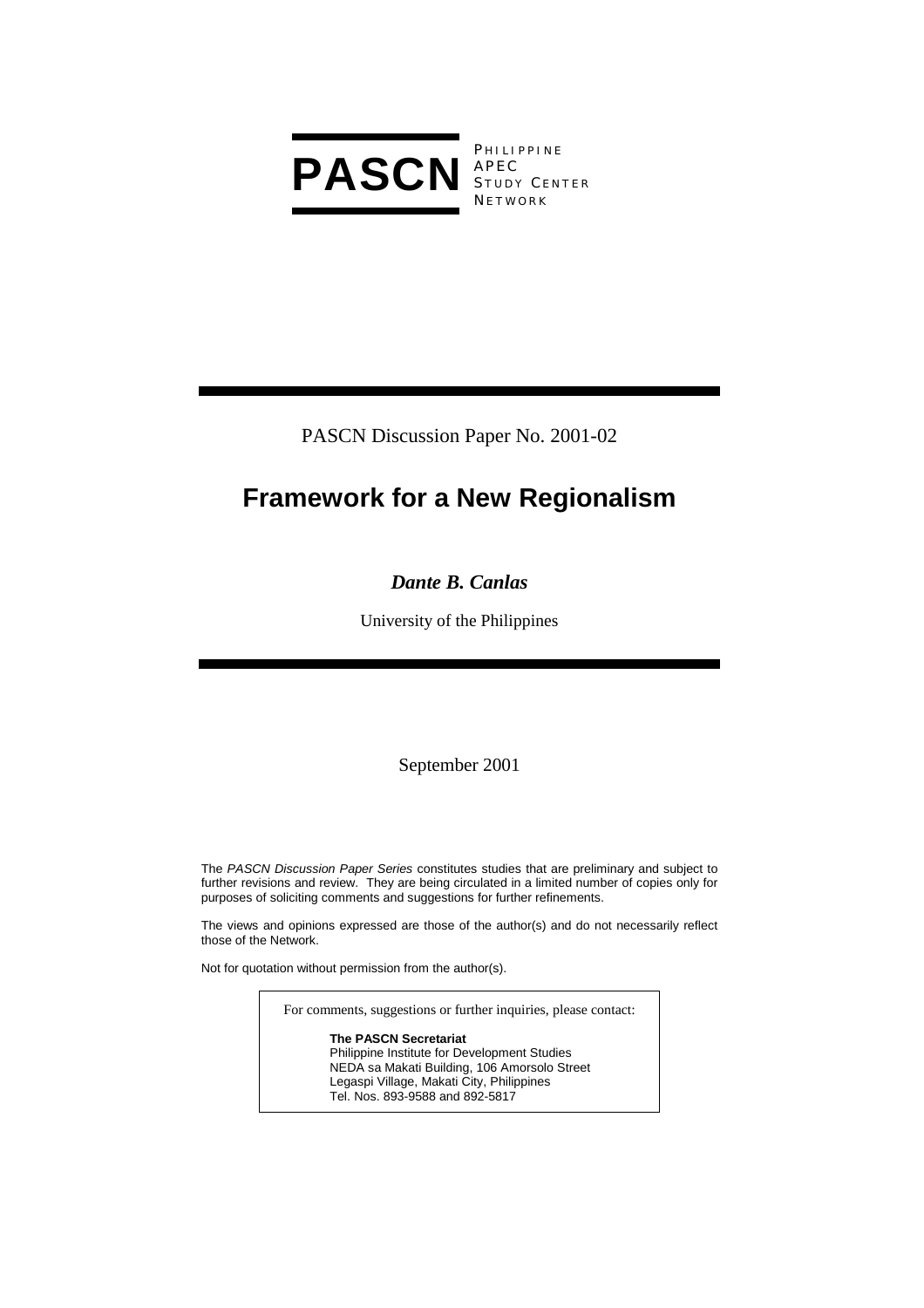#### **Abstract**

 This study examines the various issues that have been brought up in the debate on the question of whether the new regionalism is a stumbling block or a building block toward establishing worldwide economic multilateralism. It reviewed the value of Most Favored Nation (MFN) status as well as some existing assessments of the trade and welfare effects of the new regionalism. It also presented some empirical examples of Regional Trading Arrangements (RTAs) that seem consistent with multilateral trade liberalization. The paper concluded that protectionism and trade diversion are threats that RTAs should constantly look out for but the trade created and investment induced by the new regionalism far outweigh them. Hence, RTAs are regarded as building blocks for multilateralism.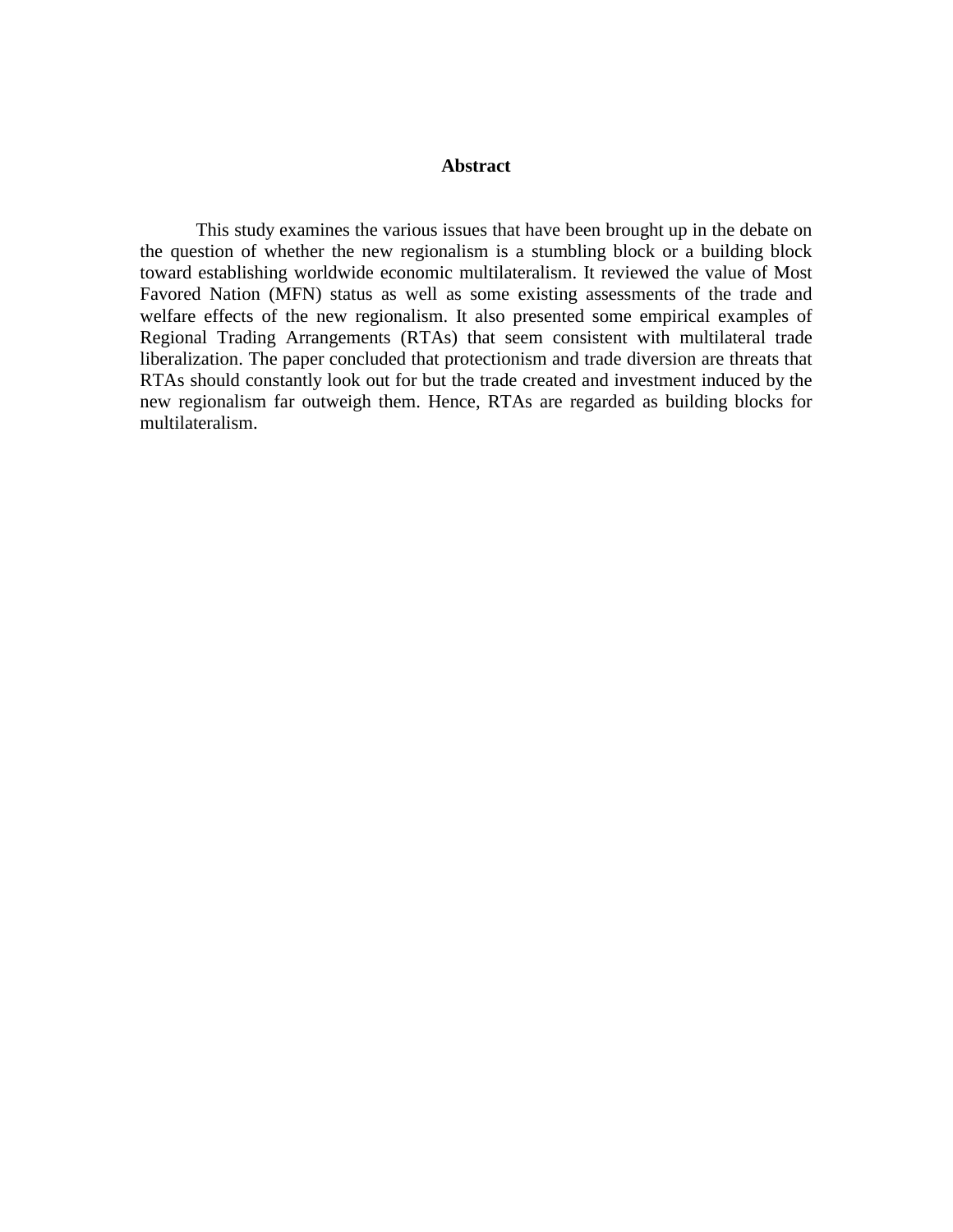## TABLE OF CONTENTS

| I.  | Introduction                                         |    |
|-----|------------------------------------------------------|----|
| П.  | The Value of MFN                                     | 5  |
| Ш.  | Assessing RTAs                                       |    |
|     | Trade Welfare Effects                                |    |
|     | <b>Stumbling Blocks or Building</b><br><b>Blocks</b> |    |
| IV. | <b>Concluding Remarks</b>                            | 10 |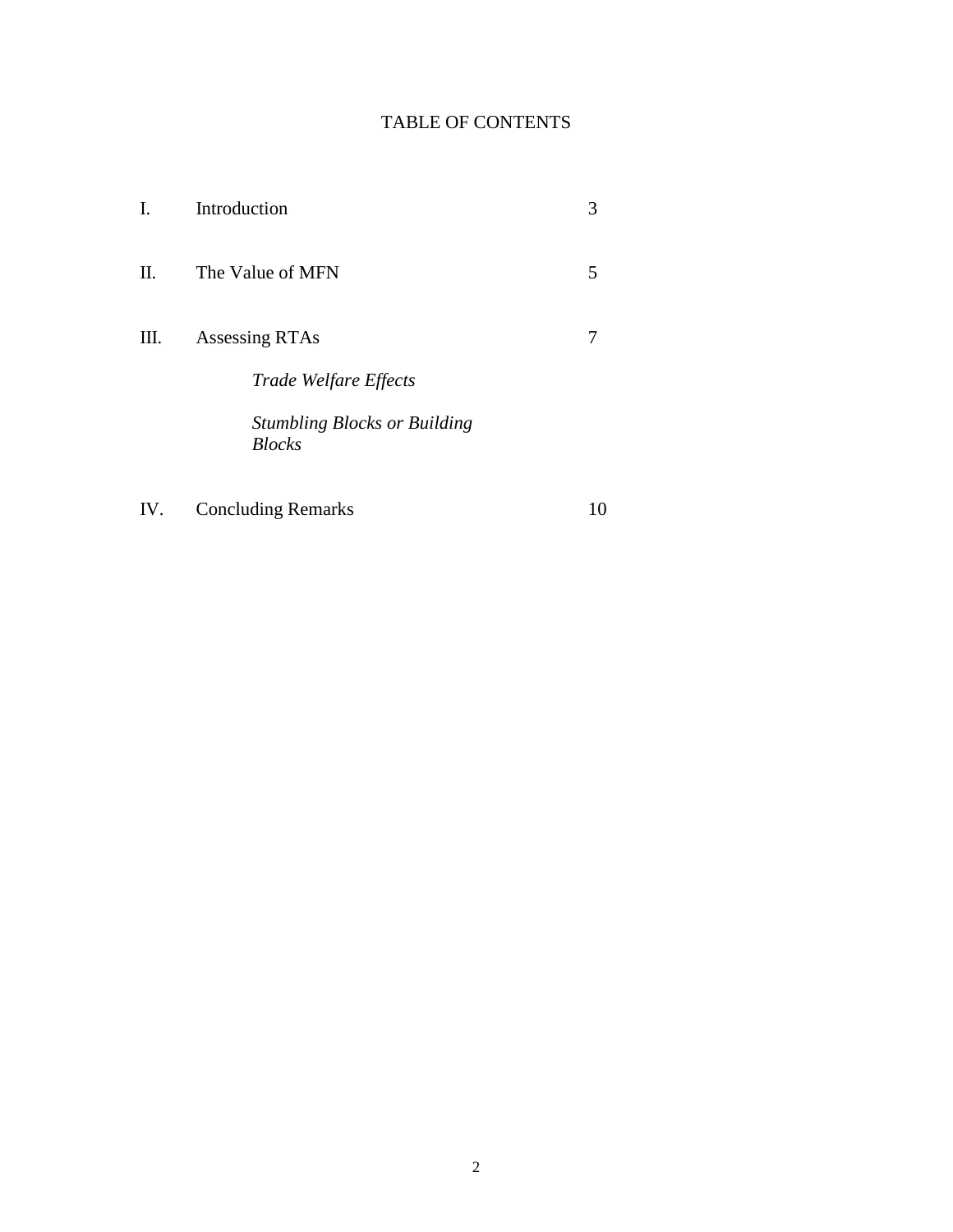### **Framework for a New Regionalism\*** Dante B. Canlas

#### **I. Introduction**

 At the time the Uruguay Round (UR) of the General Agreement on Tariffs and Trade (GATT) was being negotiated, several policy concerns had been raised about regional trading arrangements (RTAs), broadly defined as preferential trade agreements (PTAs) among a subgroup of countries or economies. This definition includes free trade areas (FTAs) and customs unions (CUs). Beginning in the middle of the 1980s, there has been a resurgence of PTAs, a phenomenon popularly referred to as the new regionalism, alongside efforts toward multilateral trade liberalization, or for short, multilateralism.

 The use of the world "new" is meant to distinguish the recent RTAs from the PTAs that emerged after World War II, which with the exception of that in Western Europe were all virtual failures (see Bhagwati 1993, Ethier 1998, and Krueger 1999). According to Krueger, the trend toward multilateral free trade from the late ''40s to the late '70s dominated tendencies toward CUs or PTAs. But in the late '80s, she noted a change in attitude, particularly, on the part of the United States. Specifically, she pointed out that after a GATT ministerial meeting in 1982 adjourned without agreeing on a new round of trade negotiations, the US announced that it would seek a more open trading system based on a two-track approach. One track led to multilateralism, while the other pursued "GATT-plus" arrangements with other countries receptive to open trade beyond that agreed under GATT.

Subsequently, the US played an active role in the formation of some FTAs, thereby providing an impetus to the new regionalism. Consider: after successfully negotiating bilateral free trade areas with Israel and Canada, the US proposed a hemispheric FTA with the Enterprise for the Americas Initiative (EAI), and initialed the launching of the North America Free Trade Agreement (NAFTA) with Canada and Mexico. With these developments, the European Common Market (ECM), the first successful example of a PTA, expanded, bringing in Greece, Portugal, Spain, Sweden, and Norway into the ECM. In the southern cone of Latin America, an agreement was reached among Argentina, Brazil, Paraguay, and Uruguay to form a Southern Common Market (MERCOSUR). In Southeast Asia, an ASEAN Free Trade Area (AFTA) was formed among Brunei, Indonesia, Malaysia, Philippines, Thailand, and Singapore. Australia and New Zealand established the Closer Economic Relations (CER) agreement. On both sides of the Pacific, the Asia-Pacific Economic Cooperation (APEC) was launched.

The new regionalism caught the attention of both economic theorists and policy makers (see, e.g., the collection of papers in De Melo and Panagariya 1993, Bora and

 \* The paper forms part of Chapter 2 of the 2000 APEC Economic Outlook Report which deals with the issue on the new regionalism..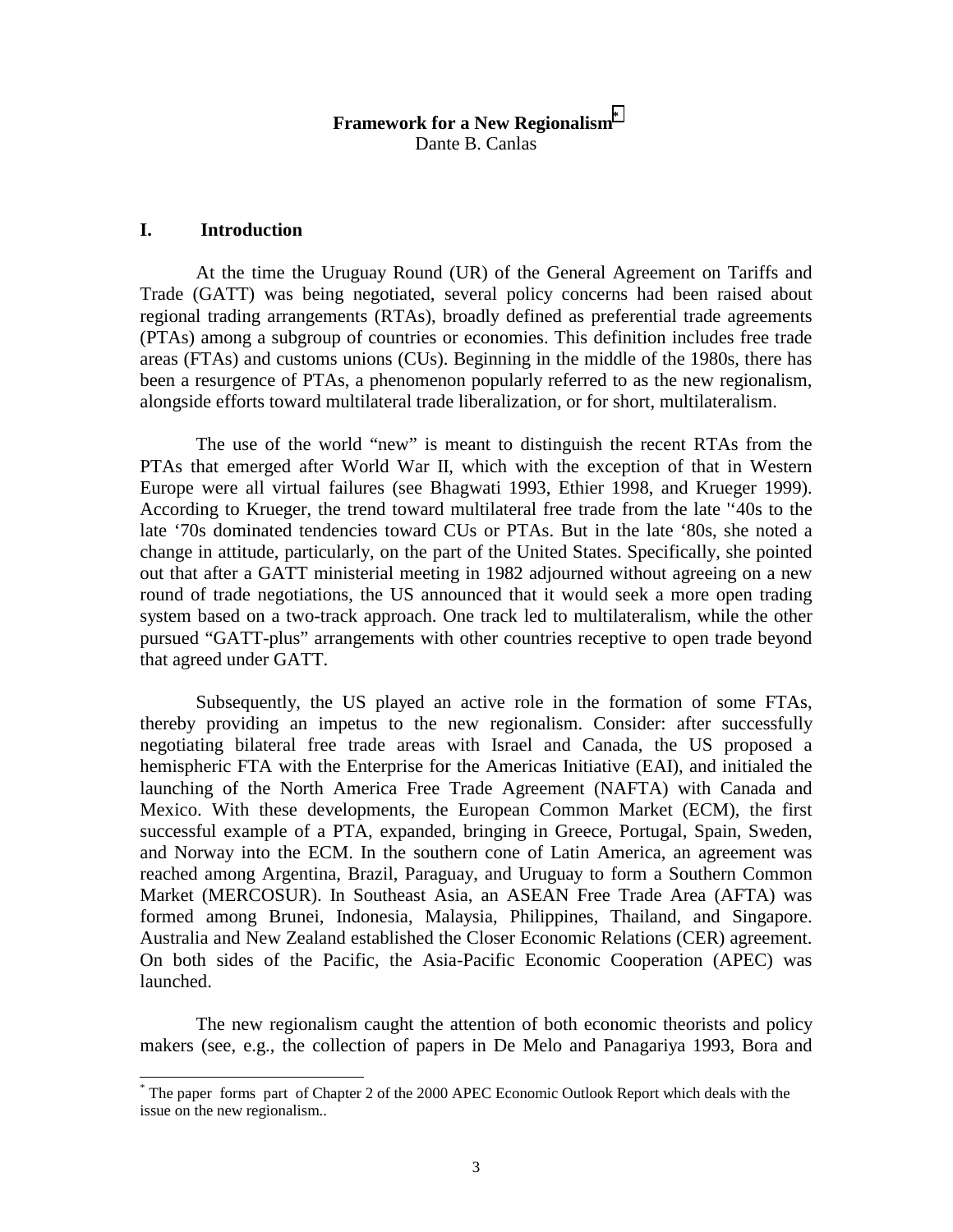Findlay 1996). During the GATT-UR negotiations, one of the major concerns was whether RTAs were forces for the successful completion of an international trading arrangement based on the most-favored-nation (MFN) clause. Under MFN, tariff privileges accorded to one member country can not be withheld from other members; in other words, non-discrimination applies. The MFN principle was at the core of the various rounds of negotiation under the GATT, an arrangement that developing countries welcomed, as they were able to access even the bilateral trade privileges forged between developed countries.

There was a divergence of opinion then on whether RTAs tended to promote worldwide economic integration. Critics asserted that RTAs were stumbling blocks, and that they were inherently discriminatory since tariff privileges were not extended to nonmembers. Others, however, viewed RTAs as complementary to open multilateral trade governed by rules. Moreover, with costly negotiations, supporters asserted that the presence of a few major trading blocks would facilitate the move towards multilateralism. In any event, the GATT-UR negotiations were completed in 1994, giving rise to the World Trade Organization (WTO), the successor organization to the GATT. Under the various rounds of GATT negotiations, average tariffs on manufactured goods declined from more than 40 percent to about 7 percent, exclusive of the UR reductions. Once the latter are phased in, the average tariff rate is bound to go down further.

However, Article XXIV of the GATT permitted the establishment of PTAs under certain conditions. According to Krueger, citing Dam (1970), the conditions included: (1) grant of 100 percent preferential treatment, that is, zero tariffs among members; and (2) the PTA was not to increase protection against the rest of the world. Moreover, there was to be a timetable for achieving free trade among the members. It seems that Article XXIV contemplated CUs, an arrangement involving zero tariffs for those within the union and a common external tariff for those outside, as the exception to open multilateral trade (see also Bhagwati 1993).

At this stage, the question on whether the new regionalism is a stumbling block or building block in the push for international economic integration persists and continues to be debated (see Krueger 1999). This debate is not likely to simmer down soon considering that several new FTAs are still being initiated, a reaction it seems to the failure of the Seattle ministerial meeting held last January 2000 to draw up an agenda for the next round of WTO negotiations.

At least two major strands of the debate on the new regionalism have surfaced. One uses the Viner perspective (1950) on the possibility of trade diversion, rendering RTAs a stumbling block to multilateral trade liberalization. The other strand, which considers RTAs a building block, argues that the framework for looking at the new regionalism has to go beyond mere gains from commodity trade. Ethier (1998), for instance, points out that the new regionalism is taking place in an environment that involves direct foreign investments and where the developing countries that are in the RTA are unilaterally adopting policy reforms that afford increasing returns to scale from investments, yielding dynamic gains to them that exceed those from plain commodity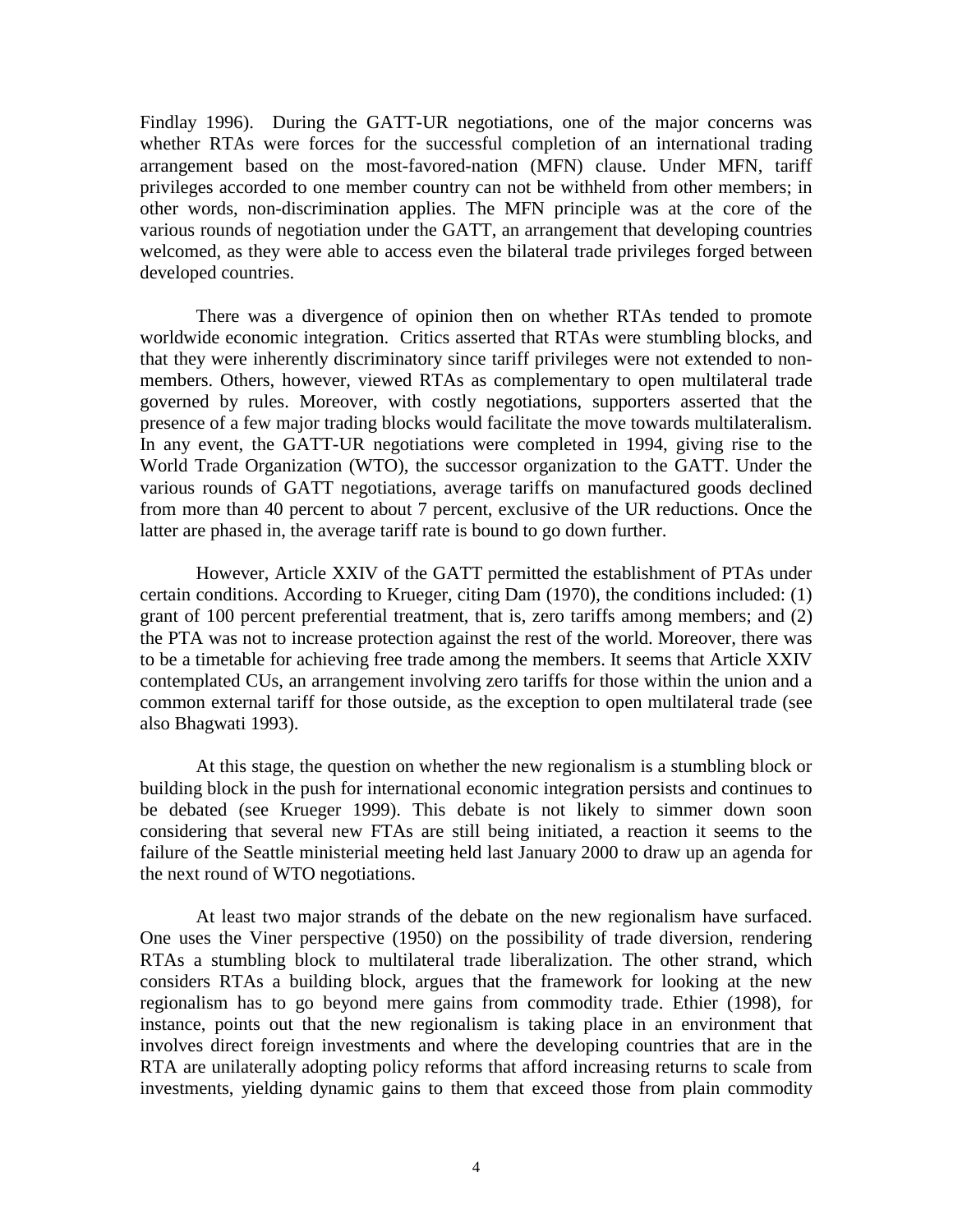trade. In APEC, the dynamic gains from the new regionalism, including "lower prices, investment in R&D, and product innovation," have not gone unnoticed. (see Economic Committee 1997a).

This paper presents the state of the debate on the new regionalism. Does it facilitate or impede the move toward multilateralism? To set the stage for this, a review of the value of MFN is undertaken in Section 2.2. This is followed in Section 2.3 with a review of some existing assessments of the trade and welfare effects of the new regionalism from the initial insights of Viner (1950) and on to the arguments that Ethier raised in support of the new regionalism. Section 2.4 presents some empirical examples of RTAs, describing their features that seem consistent with multilateral trade liberalization. Finally, Section 2.5 makes some concluding remarks.

#### **II. The Value of MFN**

 The MFN treatment or principle of non-discrimination is central to the GATT and to its successor, the WTO. As embodied in Article 1, contracting parties are obliged to grant MFN in their own markets to all other contracting countries. But at the same time, they can demand MFN rights from other contracting parties in the latter's markets. In contrast, in the absence of MFN, trading countries that resort to bilateral tariff setting can exclude non-contracting parties from enjoying the agreed-upon tariff privileges. It is MFN that developing countries have sought and endeavored to strengthen since the GATT's inception in 1947. Underlying the clamor for "trade, not aid" in the aftermath of World War II was the desire for an MFN treatment (see, e.g., Johnson 1967). Today, it is also MFN that is actively being pursued by countries that are still not contracting parties in the WTO, such as, China.

 The value of an MFN to developing countries can emanate from a variety of sources. The most obvious is the improved capacity of developing countries to capture the tariff privileges that are bilaterally negotiated by developed countries and to enhance market access. The immediate likely effect of an MFN is an increase in developingcounty exports to developed-country markets. Early on, Baldwin and Murray (1977) estimated the net economic benefits of MFN tariff reductions, and they were clearly positive. Similar attempts to quantify the aggregate trade effects of tariff reduction were done for the members of the Asia-Pacific Economic Cooperation (APEC) under preferential, conditional and MFN trade liberalization scenarios; the expansion in trade was largest for the MFN scenario (see Economic Committee 1997b).

More recently, Ghosh, Perroni, and Whalley (1998) used a computable general equilibrium model to estimate the benefits and costs of MFN tariff reductions in the EU and in the NAFTA to 7 groupings of countries all over the world, namely, ANJ (Australia, New Zealand, and Japan), RIA (Rich Asia: Indonesia, Hong Kong, Korea, Malaysia, Philippines, Thailand, and Singapore), POA (Poor Asia: China, India, Rest of South Asia), NAF (NAFTA: Canada, USA and Mexico), SAM (South America), EUR (Europe), and ROW (Rest of the World). The benefits in the form of increased trade were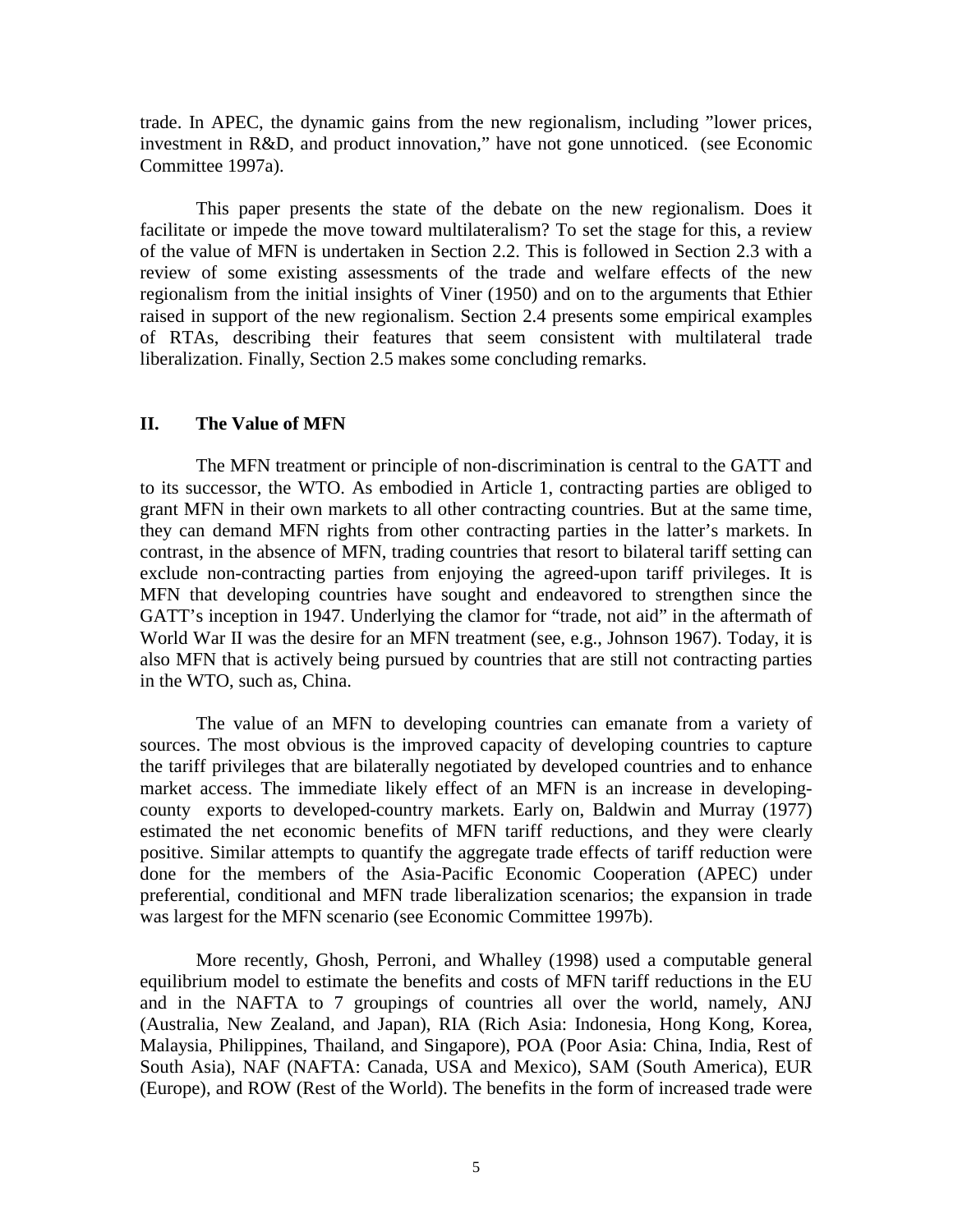positive, though not large, for developing countries like Poor and Rich Asia, as well as for ANJ. EU and NAFTA countries lost from a worsening of their terms of trade. The relatively small magnitudes of the trade benefits to developing regions and the costs to the developed were attributed to the choice of 1992 as base year for the simulations; at that point in time, the external tariffs of the NAF and EU were already quite low.

Ghosh, Perroni, and Whalley, however, further explored the value of MFN by considering the impacts of two MFN constraints. One is a constraint on retaliatory actions should they occur in WTO; the other is a constraint imposed on trade bargaining. Under the first constraint, a developing country cannot be singled out for retaliation. As for the second, developing countries cannot be forced to negotiate bilaterally with developed countries since MFN is multilateral. In view of this, developed countries cannot threaten developing economies into making concessions. Based on the authors' quantitative estimates, the benefits from MFN are the largest when large countries are restrained from negotiating bilaterally with developing countries, a bargaining situation that often involves side payments, say, intellectual property rights and domestic tax treatment. The writers conclude that this constraint on bilateral bargaining is valued more by developing countries than the direct trade creation effects of MFN.

Though the evidence stems largely from quantitative simulations, it is widely accepted that an MFN treatment yields gains not only from improved market access on the part of both developed and developing countries but also from the restraints MFN puts on bilateral negotiations that tend to extract maximal concessions from developing countries. Krueger (1999) has noted that once the tariff reductions from the GATT-UR are phased in, average ad valorem tariffs are expected to go down further to 3-4 percent in the European Union, Japan, and the US, thereby expanding again the opportunities for market access. In assessing the value of an MFN treatment, therefore, some writers have proposed the use of competitive equilibrium models where these gains from MFN matter theoretically.

Bagwell and Staiger (1999), for example, assessed the efficiency and welfare implications of MFN in conjunction with preferences, production, endowments, and exchange structure. They used as starting point the inefficiencies from unilateral trade setting, such as, those that are created when a country seeks improvements in its terms of trade at the expense of foreign exporters. In this environment, governments have an incentive to go for an MFN, given the opportunities for remedying terms-of-trade inefficiencies. Down the road, MFN sets limits on acceptable behavior during bargaining, with salutary effects on the outcomes. Recalling Ghosh, Perroni, and Whalley, similar restraints imposed by MFN deliver the greatest benefits to developing countries. Bagwell and Staiger's competitive equilibrium model may be viewed as an analytical effort toward capturing the widely accepted gains from an MFN treatment, permitting reciprocity and non-discrimination to emerge as a matter of choice.

Theoretically, a physical environment can be described where unilateral or bilateral tariff setting policies result in multiple equilibria, some of which are inefficient. For instance, Maggi (1999) showed that the value of MFN lies in the coordinative efforts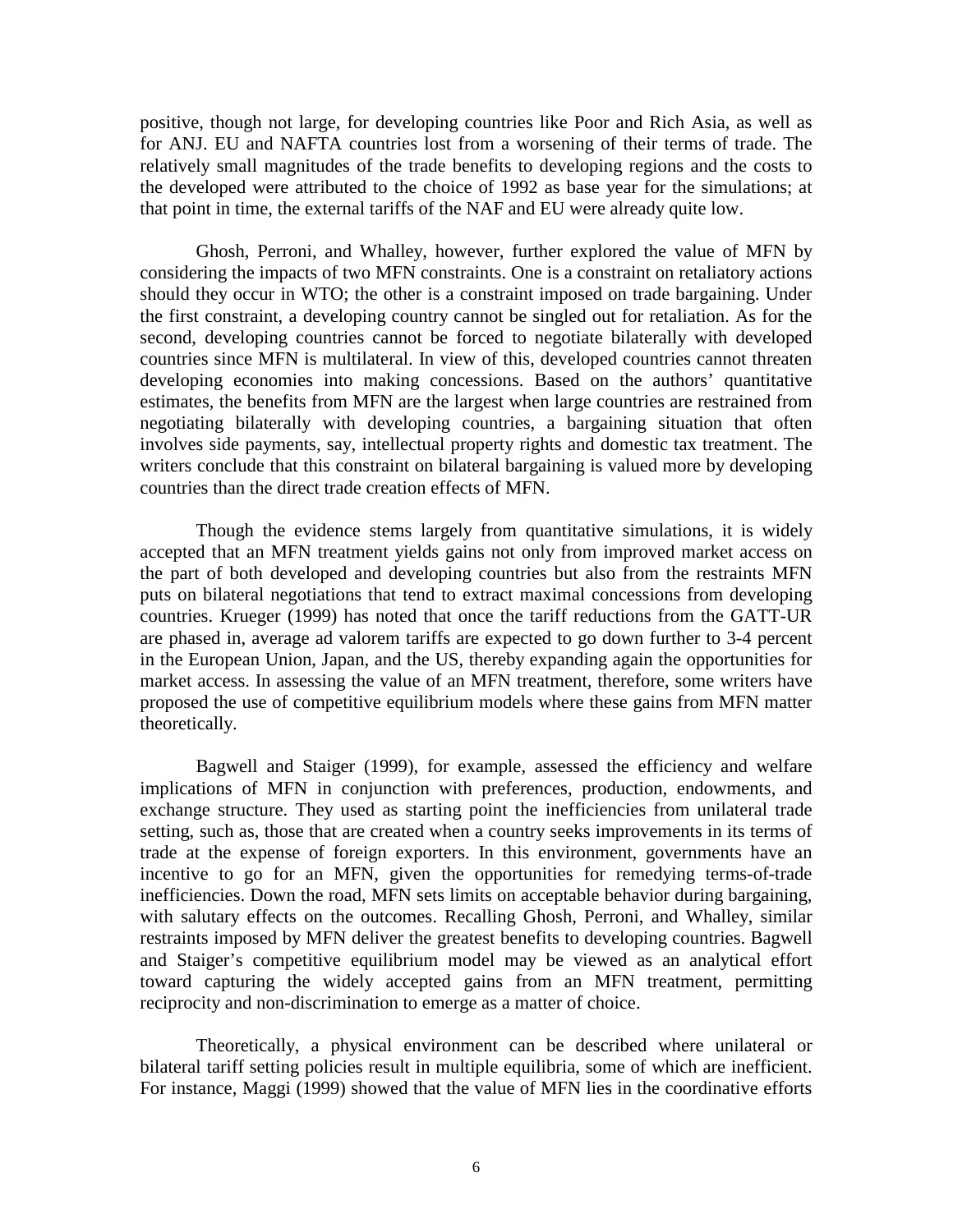countries undertake to achieve efficient equilibrium outcomes. In addition, since contracting parties have to deal with asymmetric information, the WTO through its Dispute Settlement Procedure (DSP) can reduce the monitoring or verification costs to small countries if and when WTO violations are committed.

In view of the gains from MFN, contracting parties endeavor to protect and strengthen it. Meanwhile, countries that are not yet contracting parties aggressively seek it. Any effort to weaken MFN is thus resisted. Under WTO, the forces that tend to dilute MFN include anti-dumping (AD) measures and voluntary export restraints (VERs). In addition, Article XXIV, by allowing PTAs, is viewed by some as potentially damaging to MFN, although others consider PTAs complementary to a rules-based multilateral trade system. This debate is dealt with in the next section.

#### **III Assessing RTAs**

 Do RTAs impede or facilitate the move towards a multilateral trading system anchored on MFN? If they impede, under what conditions can they be made effective instruments for multilateralism? These questions have endured in view of the resurgence of RTAs in the second half of the 1980s. The USA played an active role in the new regionalism, its encouragement of the launching of new FTAs spurred, according to Bhagwati (1993), by frustration over the slowness of the GATT-UR negotiations. The delays in the latter were attributed to negotiation costs that had gone up greatly with the entry of several countries and the complexity of the issues dealt with in the newly enlarged bargaining space (see, e.g., Krugman 1993). The number of contracting parties increased from about 40 to more than 100 countries. Issues like free riding were more difficult to sort in the aftermath of the large increase in the number of participants.

 The analysis of the trade and welfare effects of RTAs is typically at two levels. At one level, the trade, production, and consumption effects of RTAs on individual countries are studied; second, the effects of RTAs on the time path of the multilateral trading system are explored. Most of the issues constantly being raised by developing countries pertain to the latter, reflecting apprehension about the dangers posed by RTAs on MFN.

#### *Trade and Welfare Effects*

The starting point in the analytical assessment of the trade and welfare effects of RTAs is Viner (1950). Viner has stressed that the key issue about RTAs is whether they are trade creating or trade diverting. Suppose from an initial equilibrium position with non-discriminatory tariffs, countries A and B decide to form an FTA. Assume that a differentiated commodity y is produced through a constant returns production function in several countries. Suppose after the formation of the FTA, country B is able to export y to A. Is this good or bad? Using Viner's arguments, it depends on the pre-FTA supplier of y to A. If A is a high-cost producer of y and it used to supply y, then a shift to the low-cost producer B is trade creating. However, if before FTA, y is supplied to A by a third country C, then this means that C is a low-cost producer of y and a shift to B as supplier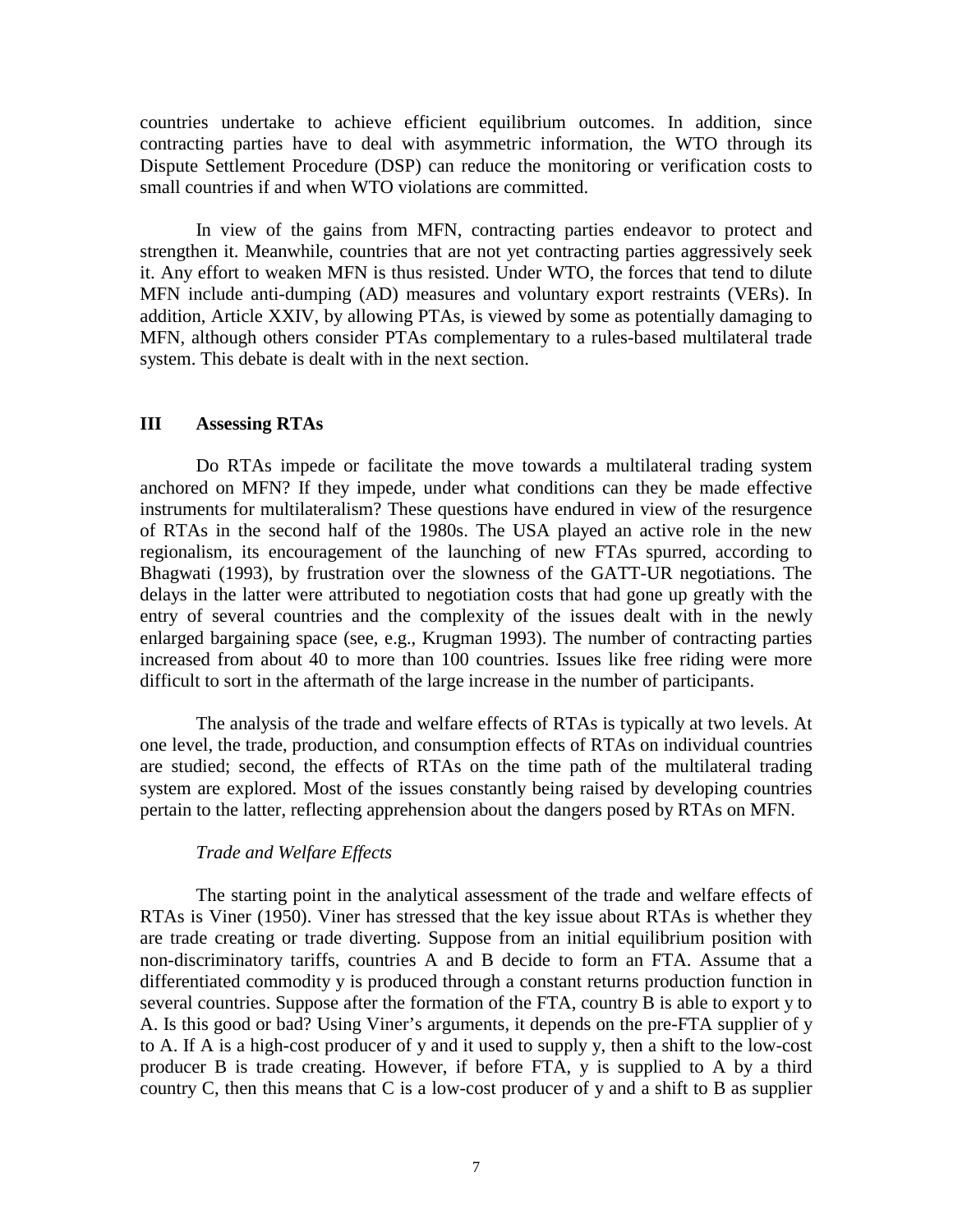of y means a shift from a low-cost producer to a high-cost producer. This is trade diverting and it leads to a decline in global welfare. When NAFTA, for example, was being formed, developing countries like India warned about the risks of trade diversion to Mexico. If the increase in trade among NAFTA countries were at the expense of trade with the developing world, then worldwide welfare, some developing countries complained, would decline.

 Krugman (1991) has proposed a framework for assessing the trade creating or diverting effects of RTAs based on a theory of trading bloc formation. The world is assumed to be divided into several production units, each one producing a distinct good. The analysis shows that global welfare is maximized in two extreme cases. In a world of several trading blocs—one for each country—a competitive equilibrium with its usual efficiency and optimality properties is reached. As the number of trading blocs decreases, a mix of trade creation and diversion takes place, causing welfare decline. Welfare is minimized for 3 trading blocs and rises again, reaching a peak when there is only one trading bloc, which may be viewed as a case of global free trade. Krugman's theory of trading bloc formation and its welfare effects also incorporates a concept of "natural" trading blocs. Transportation and communications costs provide incentives among neighboring countries to form RTAs. Krugman argues that any reduction in welfare is likely to be small in this case. The gains from freeing intra-regional trade are large, while the costs of reduced inter-regional trade are small. Bhagwati (1993) has disagreed with Krugman on "natural" trading blocs, citing empirical foreign trade data showing that much trade takes place between and among very distant countries; trade diversion is thus likely to be huge. Krueger (1999) has also taken issue with Krugman on this point. She says trade is still based on factor endowments and if neighbors like the USA and Canada are similar in this sense, it is difficult to conclude that trade between them would be "natural."

 Notwithstanding this difference of opinion on "natural" trading blocs, the theoretical analysis of the trade and welfare effects of RTAs shows a wide area of agreement among economists, particularly, when set in a competitive equilibrium situation. Differences in opinion resurface when the discussion shifts to monopolistic competition and issues about economies of scale and the distribution of rent are opened up. And when normative issues about RTAs crop up, the divergence of opinion widens further.

#### *Stumbling Blocks or Building Blocks?*

 Krueger (1999) and De Melo and Panagariya (1993) in their introduction have done comprehensive survey of the arguments on this point; the discussion here is greatly indebted to these works.

 Bhagwati (1993) considers RTAS as stumbling blocks to multilateralism citing empirical data. He notes the trade diversion that ensues even when tariffs are low in the case of US imports from Mexico under NAFTA. Levy (1997) then adds that as trade is created among the partners, stakeholders who are apprehensive about a dilution of their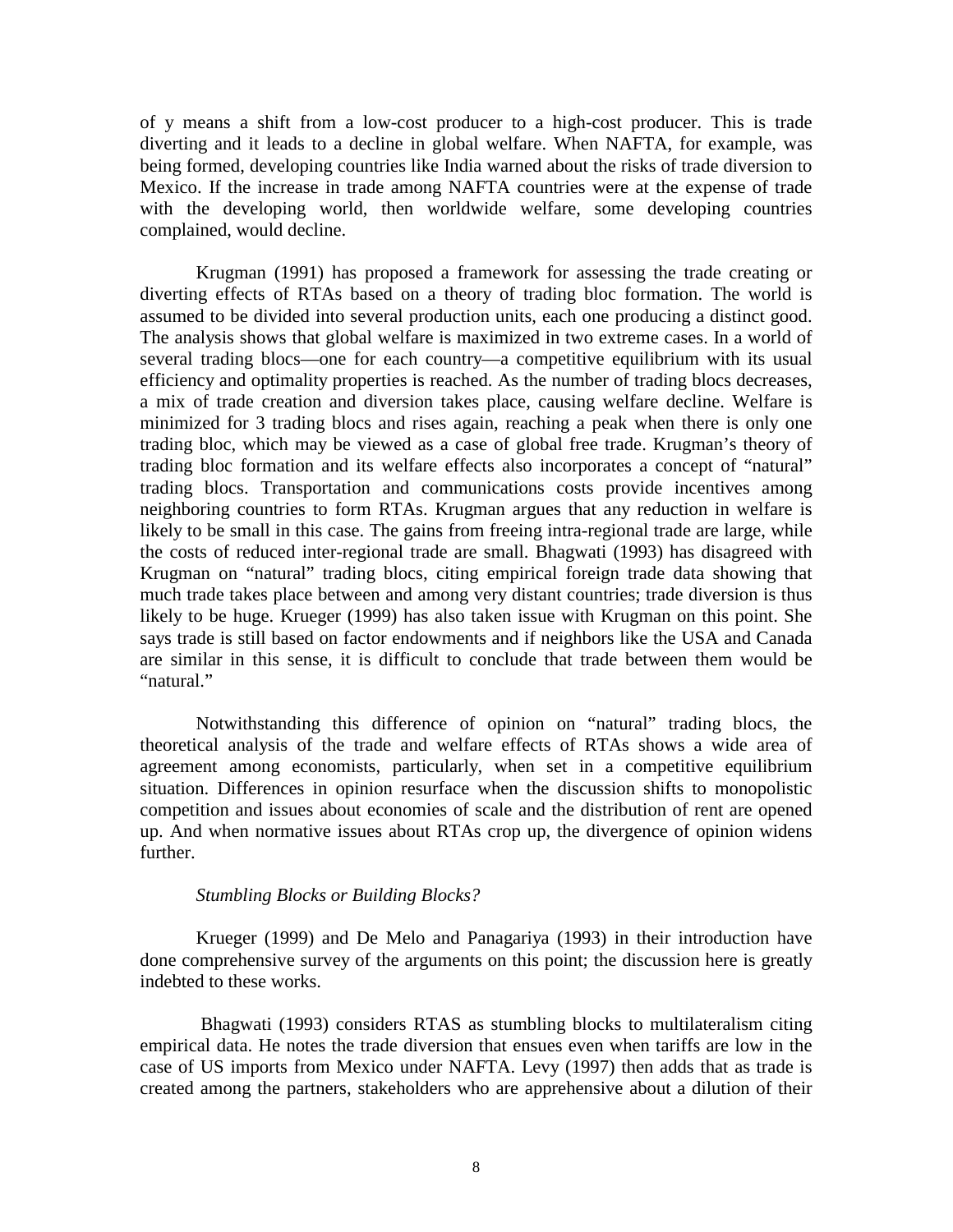exports from further liberalization emerge. The greater the political power of vested interests, the higher would be the tariffs set against non-members. Trade diversion, under this line of argument, becomes pervasive with adverse welfare effects.

 In sharp contrast, Ethier (1998) considers RTAs as building blocks for multilateral trade liberalization. RTAs, in his view, emerge from the success of global trade liberalization among developed countries. While he acknowledges that both trade diversion and protectionism are a constant threat, developing countries willingly join RTAs in order to lock in their trade reforms, thereby ensuring the continuous flow of trade and investments from developed countries. Ethier proposes a framework that goes beyond trade creation and trade diversion. He observes that the new regionalism is taking place amid deep structural reforms that matter not only for trade in commodities, but also for investments, knowledge transfer, and technological progress. Ethier's model captures elements of real economies like multi-stage production with increasing returns, foreign direct investments, technological progress, and factor mobility. Seen in this light, RTAs yield welfare gains that extend beyond mere gains from trade.

 As the world gets reduced to a few trading blocs, bargaining costs decline. With only a manageable number of trading blocs negotiating, the process of multilateral trade liberalization can be speeded up. Strategically, the acceleration of multilateralism can be accomplished by organizing blocs committed to open regionalism, under which the trade privileges of the members are not withheld from non-members.

In the context of the GATT-UR, the US, as Bhagwati (1993, p.45), De Melo and Panagariya (1993, p. 5, 10-11) have observed, took this approach. After noting the slowness of the GATT-UR process, the US endorsed organized blocs like the European Community and saw them as helpful instruments for completion of the UR negotiations. This was in line with the open membership that, according to Bhagwati, William Brock, the then US Trade Representative, had proposed. Brock had offered an FTA to Egypt and ASEAN simultaneous with the offer to Israel.

 In addition, RTAs can help secure further liberalization of global trade to the extent producers are induced to lobby for reduction when tariffs on intermediate goods are higher than those of the other member countries prior to the formation of the RTA. The incentive emanates from the dictates of international competitiveness; producers' lobby drives down the tariffs on intermediate goods, forcing multilateral tariffs to the level of the RTA tariffs. Moreover, RTAs do not maintain a common external tariff for non-members. And so they have the flexibility to go beyond what is taking place multilaterally; the GATT-plus in the APEC process is consistent with this notion.

 Another argument for why RTAs can be a building block for multilateralism comes from the demonstration effects of being a participant. The observed trade creation and the investments it induces may lead other countries to soften their resistance to multilateral trade liberalization.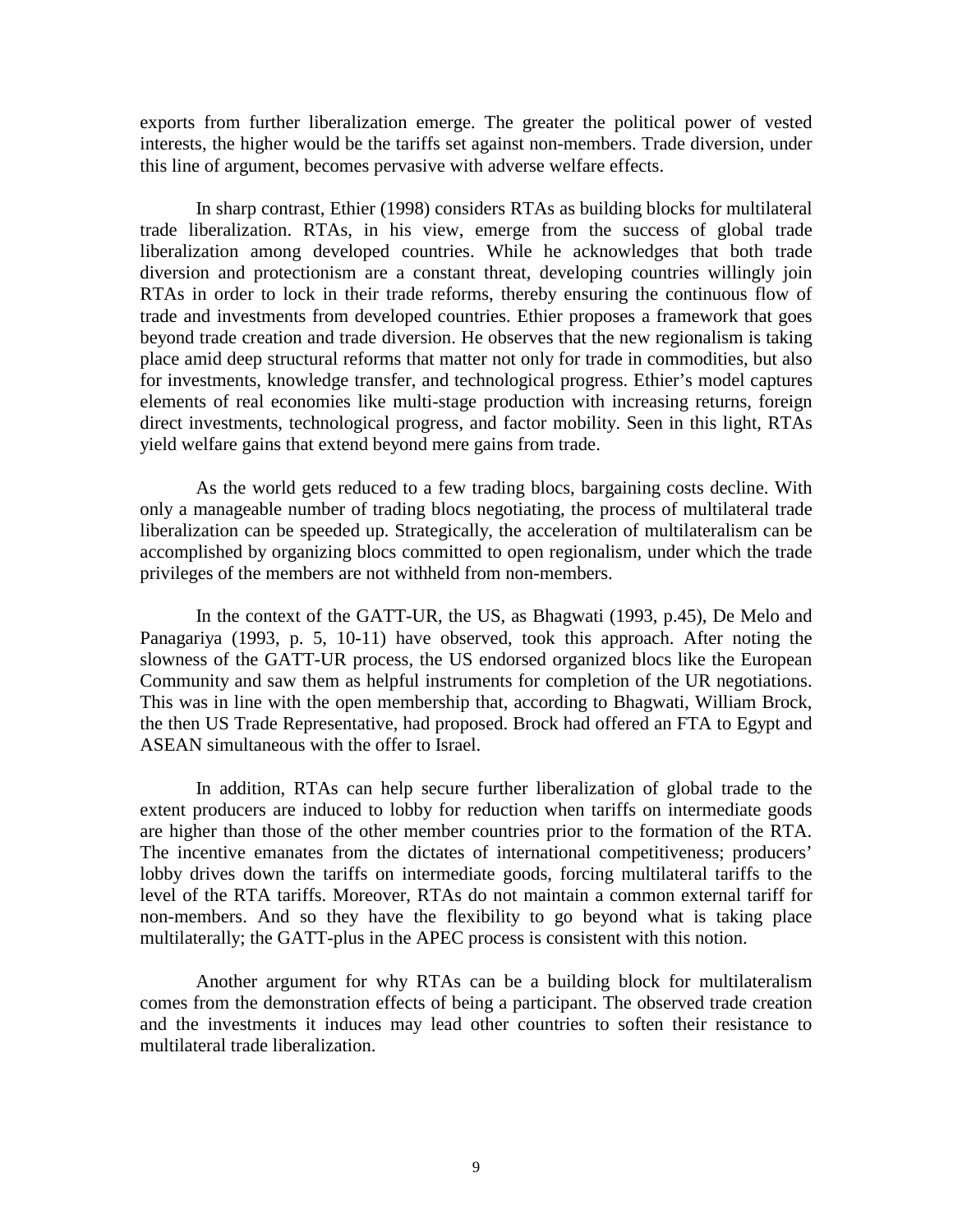It seems clear that there are strong arguments backing the proposition that RTAs can be building blocks for multilateralism. Nonetheless, the fact remains that trade diversion and protectionism against non-members are credible threats. As Krueger (1999) emphasized, protectionists may espouse RTAs to avoid further multilateral liberalization. In addition, members benefiting from the trade creation may not want their gains dampened by further multilateral liberalization. In any event, it seems fruitless to say that RTAs should not be allowed under WTO. So how can the threats to multilateralism be dampened? And how can the new regionalism be a potent instrument for further multilateral trade liberalization?

 De Melo and Panagariya suggest reforming the rules of the game so that regionalism complements multilateralism. As suggested by Bhagwati (1993, p.45), openended regionalism that is not geographically circumscribed is a sound principle. At this stage, there are several types of RTAs, some with higher potentials for trade diversion and risks for protectionism than other arrangements. Lastly, Bhagwati also proposed the elimination of voluntary export restraints (VERs) and the tightening of the criteria for anti-dumping (AD).

#### **IV Concluding Remarks**

 This chapter has sought to address the issue on whether the new regionalism is a building block for multilateralism based on WTO rules. The questions posed here are certainly not original, having been raised in at least two previous reports of the Economic Committee (1997a, b). The objective of this chapter is quite modest. The Asian financial crisis that was triggered in the second half of 1997 has proved to be distracting. Now that a region-wide economic recovery appears to be on the way, it is refreshing to be able to discuss in depth trade and investment issues again and keep up with APEC's vision of "trade and investment liberalization and facilitation" and of "economic and technical cooperation." The assessment done here shares the main conclusion of the abovecited EC reports: Under certain conditions, the dynamic trade-creating and investment-inducing impacts of the new regionalism outweigh the trade-diversion effects.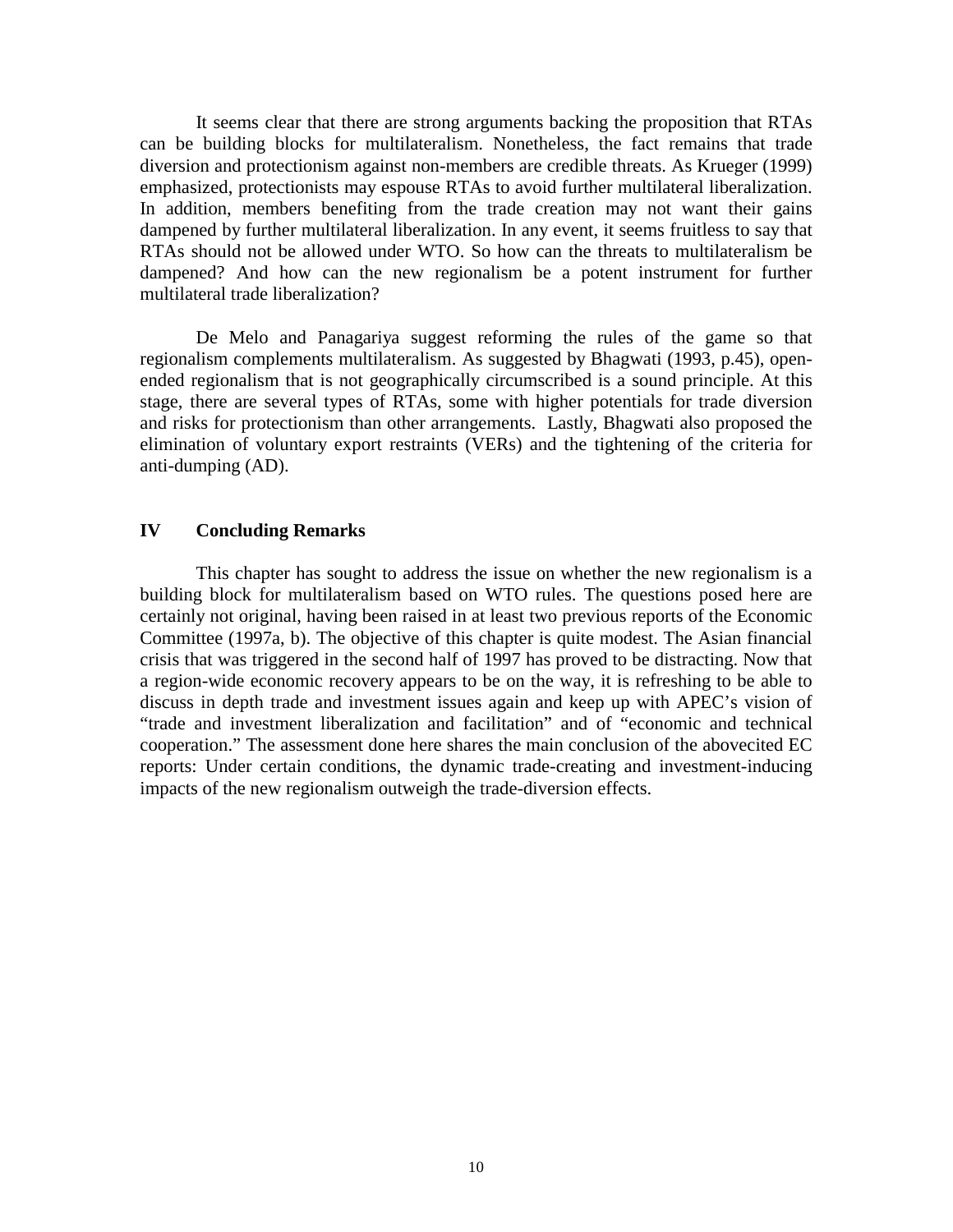#### **References**

Bagwell, k. and Staiger, R.W., "An Economic Theory of GATT," *American Economic Review* 89 (March 1999), 215-48.

Bhagwati, J., "Regionalism and Multilateralism: An Overview," in De Melo and Panagariya (eds.), 1993.

Bora, B. and Findlay, C. (eds.), *Regional Integration and the Asia-Pacific*, Melbourne: Oxford University Press, 1996.

Dam, K., *The GATT*, Chicago: Midway Press, 1970.

De Melo, J. and Panagariya, A.(eds.), *New Dimensions in Regional Integration*, Cambridge: Cambridge University Press, 1993.

--------------- and --------------- , "Introduction," in De Melo and A. Panagariya (eds.), 1993.

Economic Committee, *The Impact of SubRegionalism on APEC*, Singapore: APEC Secretariat, 1997a.

------------------------------, *1997 APEC Economic Outlook*, Singapore: APEC Secretariat, 1997b.

Ethier, W.J., "Regionalism in a Multilateral World," *Journal of Political Economy* 106 (1998), 1214-45.

Ghosh, M., Perroni, C., and Whalley, J., "The Value of MFN Treatment," Working Paper Series, National Bureau of Economic Research, 1998.

Johnson, H.G., *Economic Policies Toward Less Developed Countries*, Praeger: Brookings Institution Study, 1967.

Krugman, P., "Regionalism versus Multilateralism: Analytical Notes," in De Melo and Panagariya (eds.), 1993.

-----------------, "Is Bilateralism Bad?" in *International Trade and Trade Policy*, edited by E.Helpman and A. Razin, Cambridge, Mass.: MIT Press, 1991.

Krueger, A.O., "Are Preferential Trading Arrangements Trade Liberalizing or Protectionist?" *Journal of Economic Perspectives* 13 (Fall 1999), 105-24. Levy, P.I., "A Political-Economic Analysis of Free Trade Agreements," *American Economic Review* 87 (1997), 506-19.